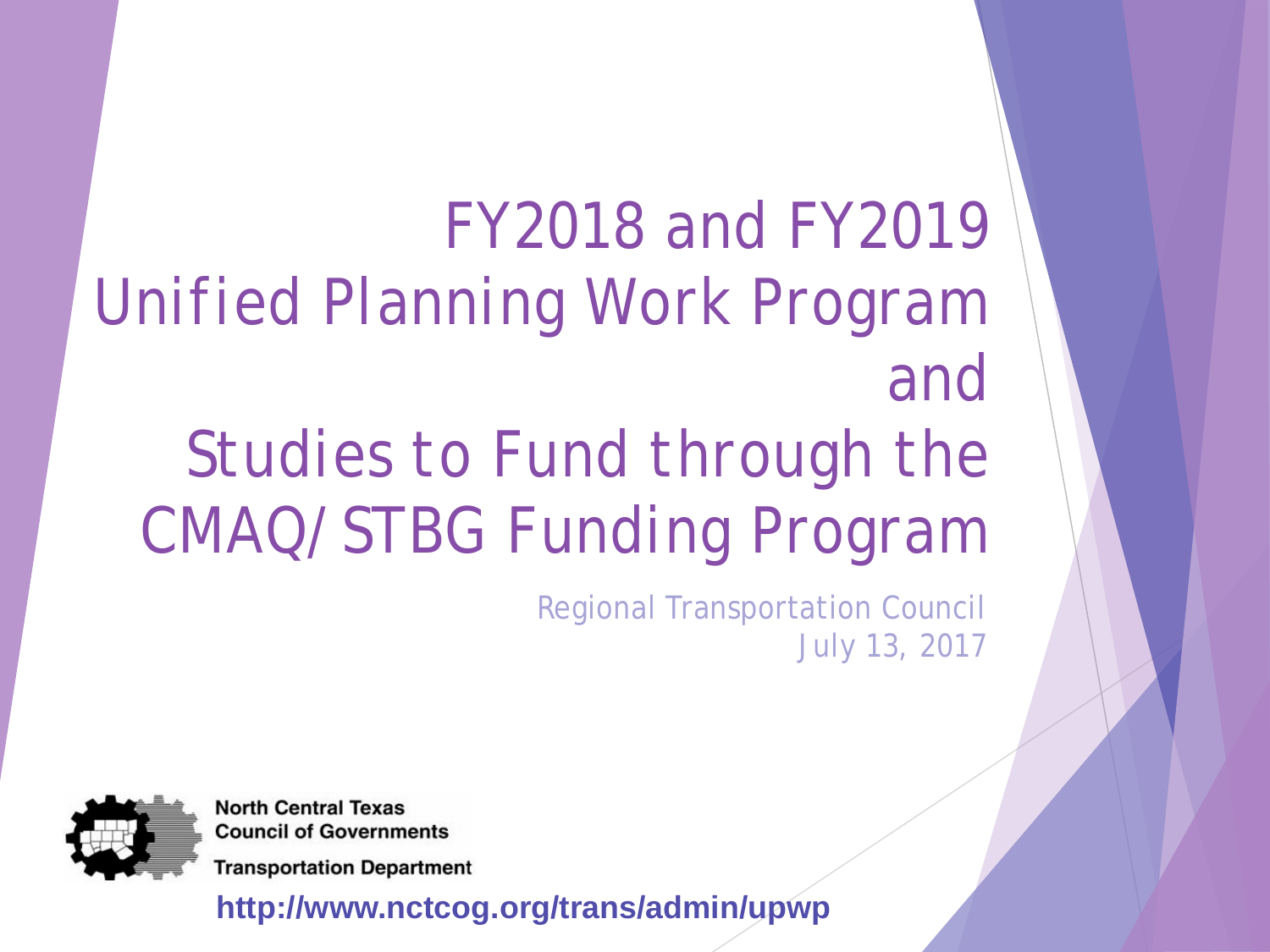## *Unified Planning Work Program*

- **Task 1 – Administration and Management**
- **Task 2 – Transportation Data Development and Maintenance**
- **Task 3 – Short-Range Planning and Programming, and Air Quality and Transit Operations**
- **Task 4 – Metropolitan Transportation Plan**
- **Task 5 – Special Studies and System Operations**

#### **Implemented through:**

- **28 Subtasks**
- **150-200 Programs and Projects**

### **Funded through:**

- **20 Revenue Sources**
- **141 Grants**

### **Exhibit I-8 – UPWP Policies**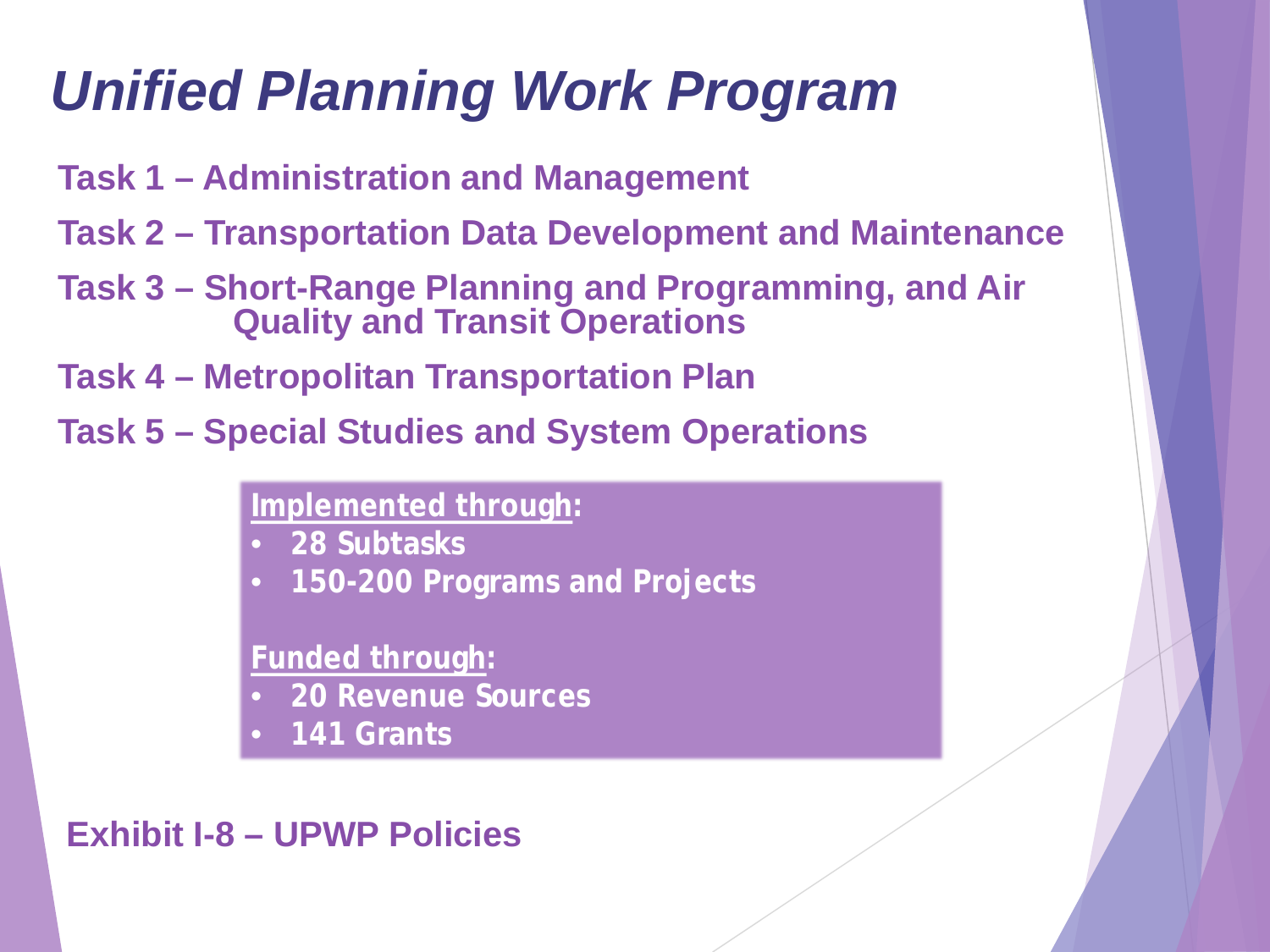## *Cooperative Planning Agreement*

**Memorandum of Agreement Between the Dallas-Fort Worth Metropolitan Planning Organization, the Texas Department of Transportation, and the Public Transportation Operators**

*Metropolitan Planning Organization (Regional Transportation Council with the North Central Texas Council of Governments)*

*Texas Department of Transportation Dallas, Fort Worth, and Paris Districts*

*Dallas Area Rapid Transit*

*Fort Worth Transportation Authority*

*Denton County Transportation Authority*

*North Texas Tollway Authority*

*Collin County Toll Road Authority*

*Dallas Fort Worth International Airport*

*Cities of Arlington, Grand Prairie, McKinney and Mesquite*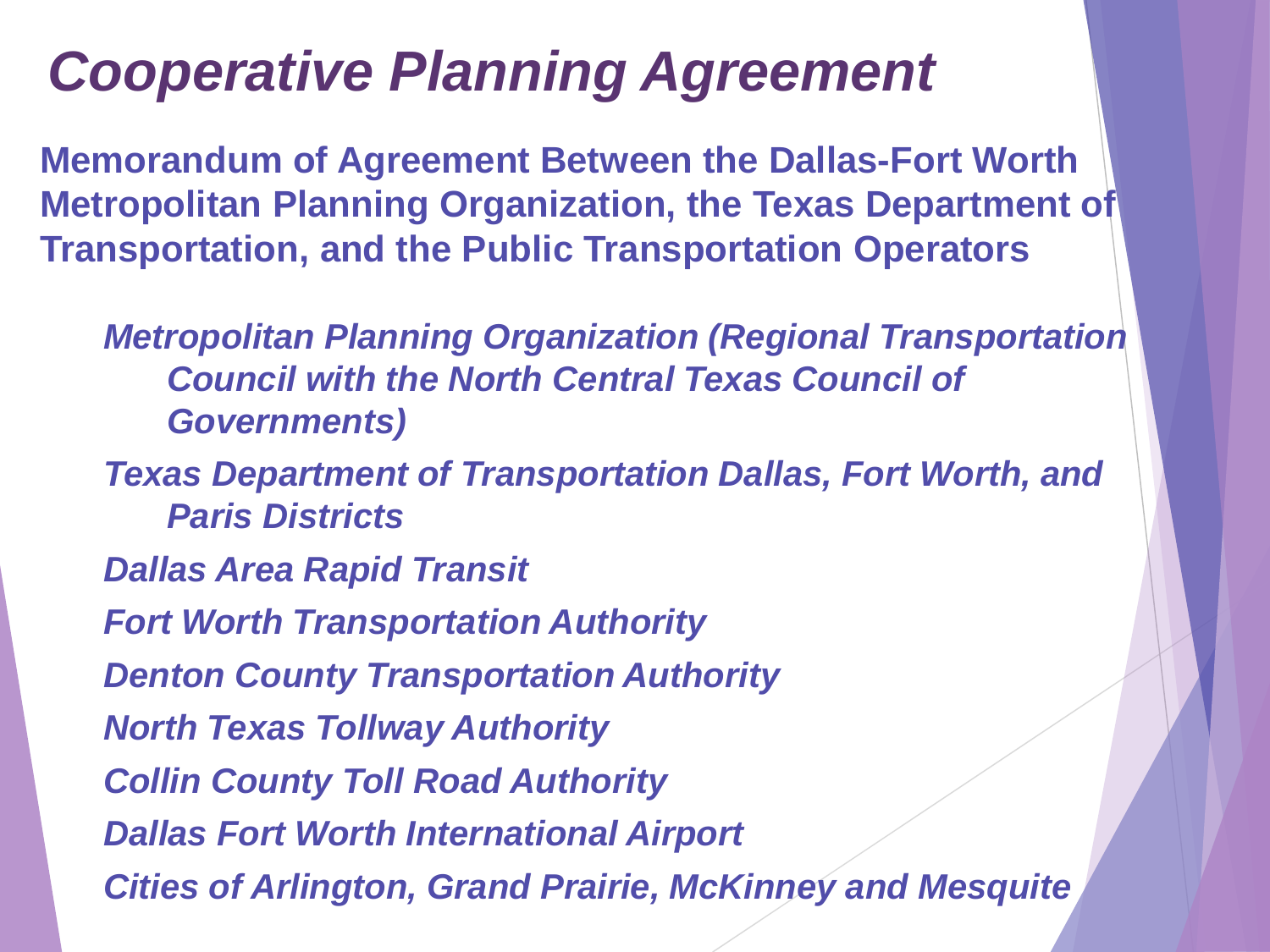## *2017-2018 CMAQ/STBG Funding Program: Proposed Planning and Other Studies*

| <b>Project Name</b>                                                                                                      | <b>Fiscal</b><br>Year | <b>Federal</b><br><b>Funding</b><br><b>Source</b> | <b>Match to</b><br><b>Federal</b><br><b>Funds</b>                                           | <b>Total</b><br><b>Federal</b><br><b>Amount</b> |
|--------------------------------------------------------------------------------------------------------------------------|-----------------------|---------------------------------------------------|---------------------------------------------------------------------------------------------|-------------------------------------------------|
| <b>Harry Hines Corridor</b><br><b>Conceptual Study and</b><br><b>Preliminary Design</b>                                  | 2019                  | <b>STBG</b>                                       | <b>Local Funds</b>                                                                          | \$1,000,000                                     |
| <b>McKinney Avenue</b><br><b>Transit Authority M-Line</b><br><b>Extension to Knox</b><br><b>Street Feasibility Study</b> | 2018                  | <b>STBG</b>                                       | Local Funds/<br><b>Transportation</b><br><b>Development</b><br><b>Credits</b><br>$(TDCs)^1$ | \$1,000,000                                     |
| <b>High Speed Rail Core</b><br>Express <sup>2</sup>                                                                      | 2018                  | <b>STBG</b>                                       | TDCs <sup>3</sup>                                                                           | \$2,000,000                                     |
|                                                                                                                          | <b>TOTAL</b>          |                                                   |                                                                                             | \$4,000,000                                     |

- 1: The City of Dallas may wish to use TDCs being allocated to the City through the MTP Policy Bundle effort.
- 2: In addition to the \$3,000,000 previously funded for a total of \$5,000,000
- 3: Regional TDCs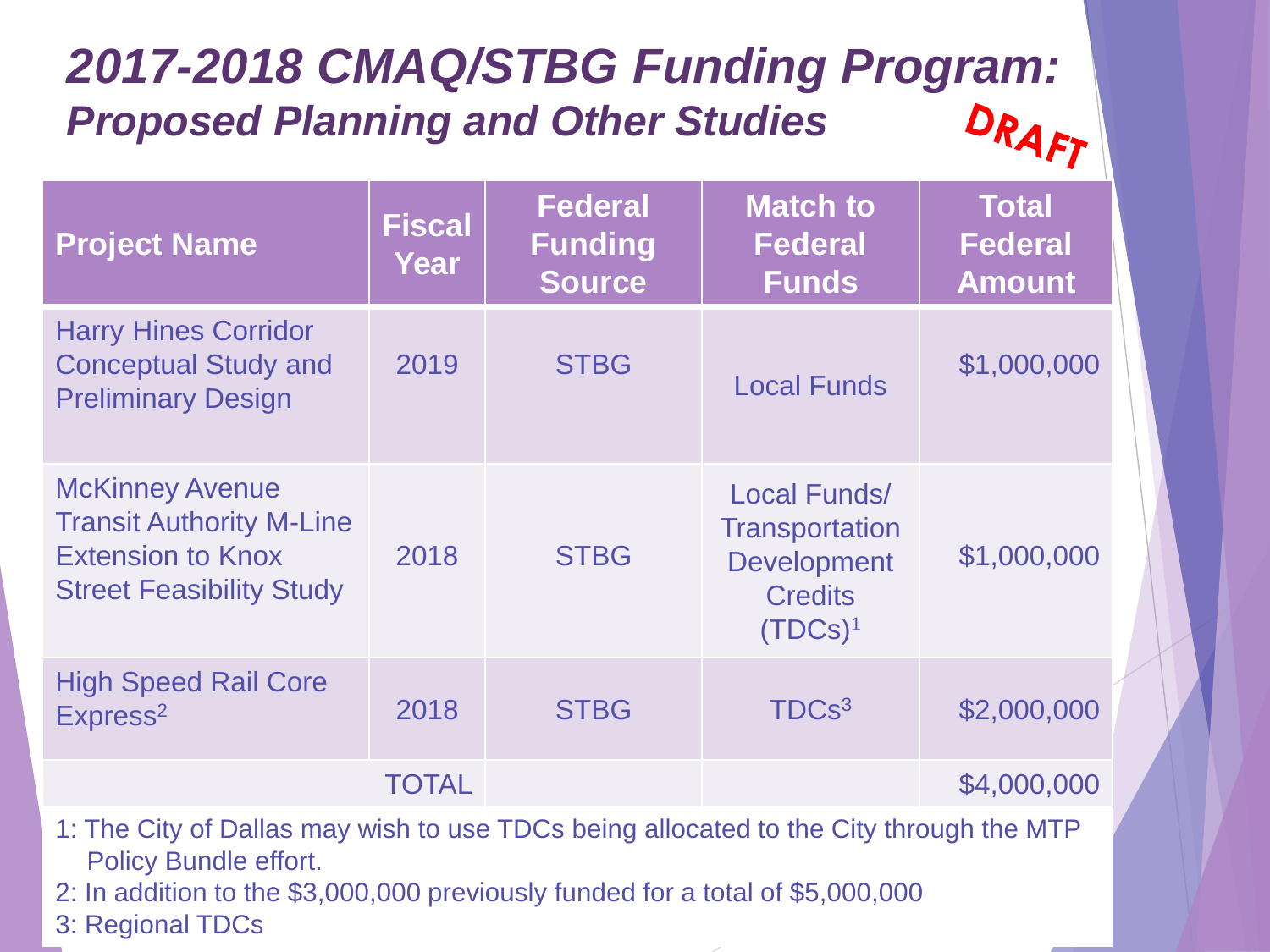# *Summary of Total Funding*

### **Estimated Total Funding (all sources): \$170,727,340**

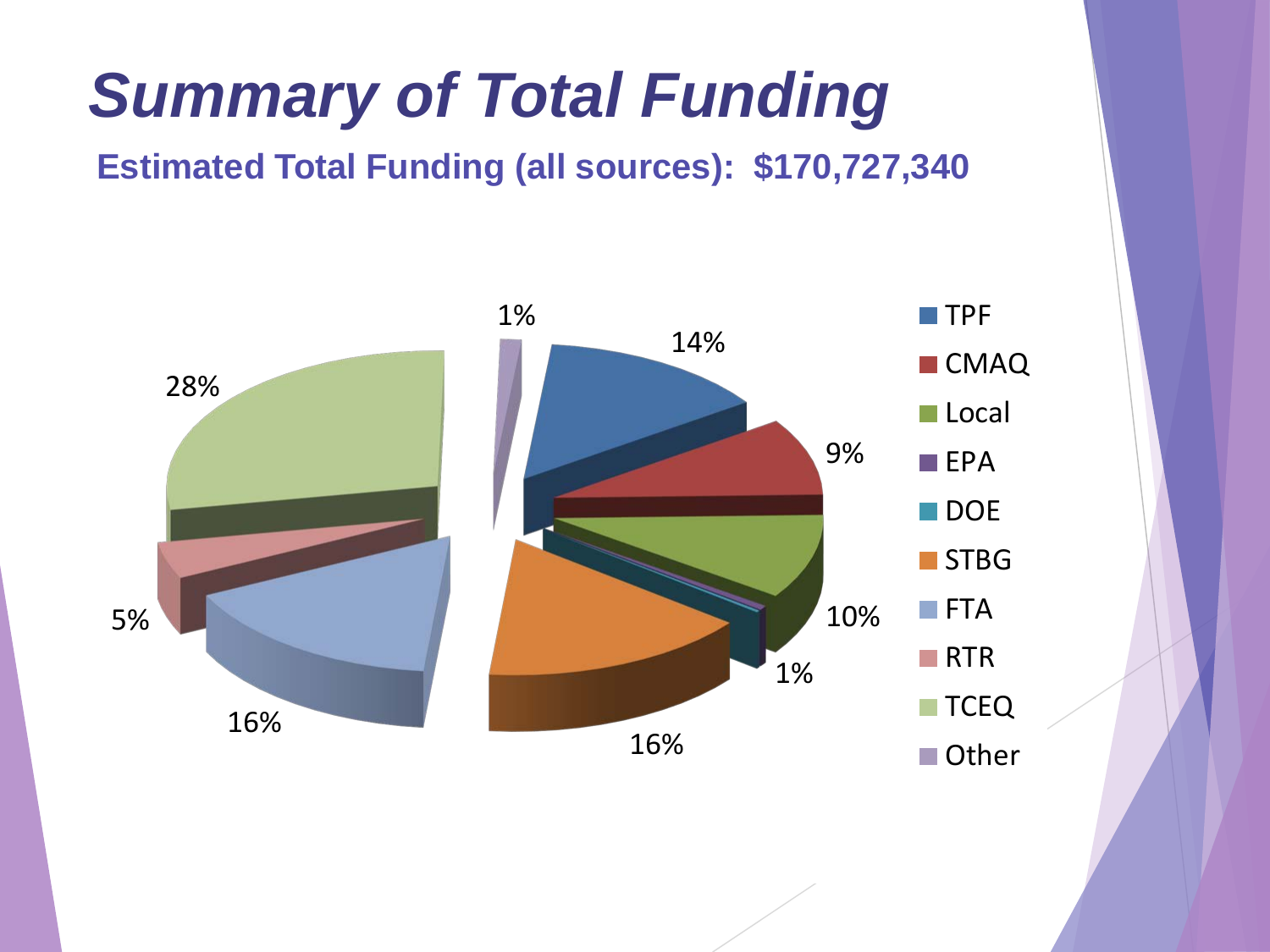### *Unified Planning Work Program FY2018 and FY2019 Funding Summary*

| FY2018 and FY2019 US FTA (Sec. 5303)              | \$5,596,327  |
|---------------------------------------------------|--------------|
| FY2018 and FY2019 US FHWA<br>(Estimated PL)       | \$14,910,150 |
| <b>FY2017 US FHWA</b><br>(Estimated PL-Carryover) | \$5,981,498  |
| <b>Total Transportation Planning Funds</b>        | \$26,487,975 |
| <b>Anticipated Expenditures</b>                   | \$22,664,000 |
| PL Balance to Carry Over to FY2020                | \$3,823,975  |
|                                                   |              |